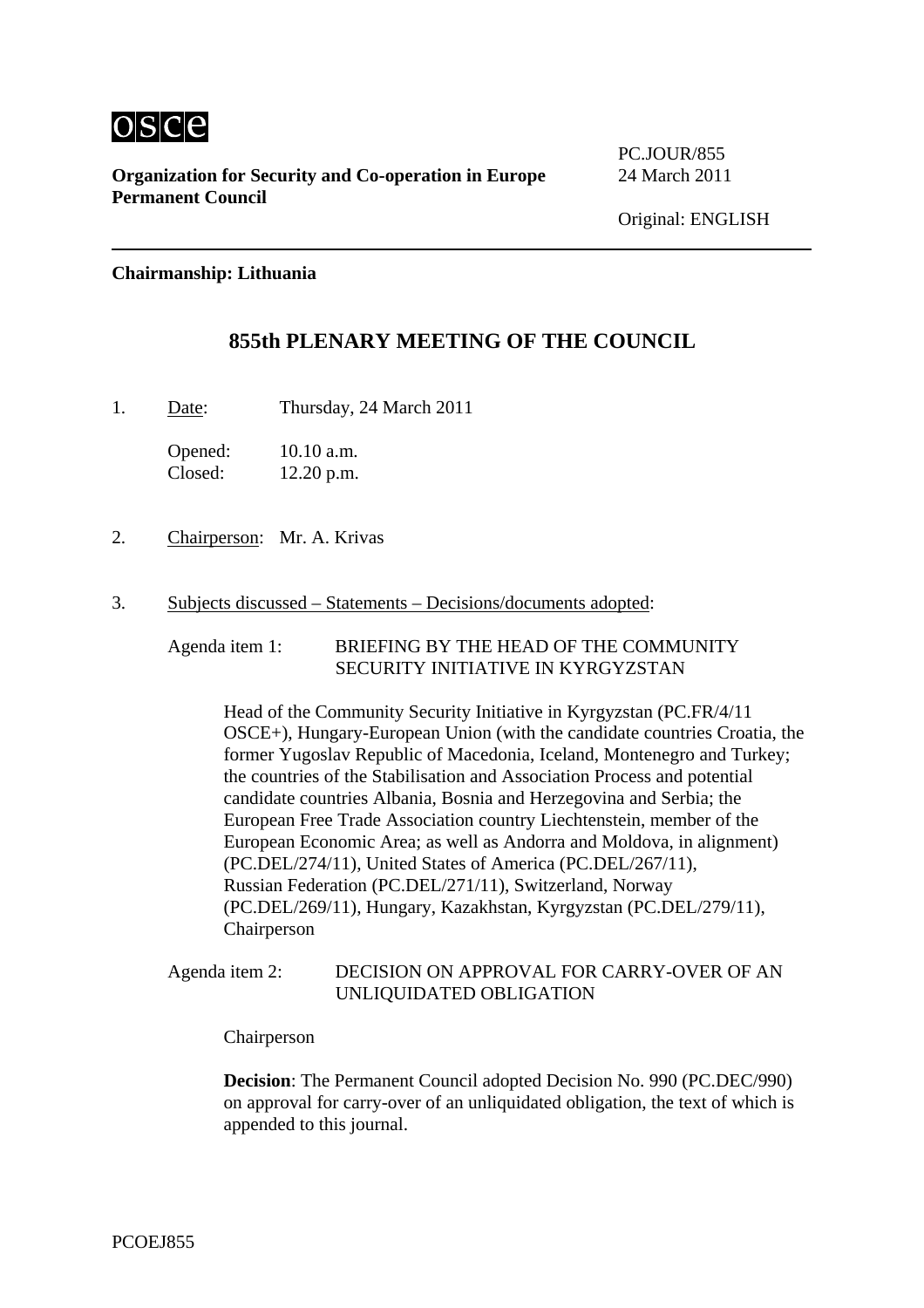Agenda item 3: REVIEW OF CURRENT ISSUES

- (a) *Situation in Belarus*: Hungary-European Union (PC.DEL/275/11), United States of America (PC.DEL/266/11), Russian Federation, Belarus (PC.DEL/278/11)
- (b) *Status of the non-governmental organization Human Rights Watch in Uzbekistan*: United States of America (PC.DEL/268/11), Uzbekistan (PC.DEL/276/11)
- (c) *Racism and xenophobia in the United States of America*: Russian Federation (PC.DEL/273/11), United States of America (PC.DEL/277/11)
- (d) *Commemorative events held in Riga on 16 March 2011*: Russian Federation (PC.DEL/272/11), Latvia (PC.DEL/270/11)

#### Agenda item 4: REPORT ON THE ACTIVITIES OF THE CHAIRPERSON-IN-OFFICE

- (a) *Visit of the Chairperson-in-Office to Armenia on 17 and 18 March 2011*: Chairperson (CIO.GAL/47/11)
- (b) *Participation of the Vice-Minister for Foreign Affairs of Lithuania in the High-Level Meeting on Confronting Anti-Semitism in Public Discourse, held in Prague on 23 and 24 March 2011*: Chairperson (CIO.GAL/47/11)

Agenda item 5: REPORT OF THE SECRETARY GENERAL

*Announcement of the distribution of a written report of the Secretary General (SEC.GAL/52/11 OSCE+)*: Director of the Conflict Prevention Centre

Agenda item 6: ANY OTHER BUSINESS

- (a) *International Day for the Elimination of Racial Discrimination on 21 March 2011*: Hungary-European Union
- (b) *Release of the Annual Country Reports for 2010 on Human Rights Practices*: United States of America
- (c) *Presidential elections in Kazakhstan, to be held on 3 April 2011*: OSCE Parliamentary Assembly
- (d) *Selection process for the position of Secretary General*: Armenia (Annex), Turkey
- (e) *Appeal for the nomination of candidates for the Panel of Adjudicators (CIO.GAL/44/11)*: Chairperson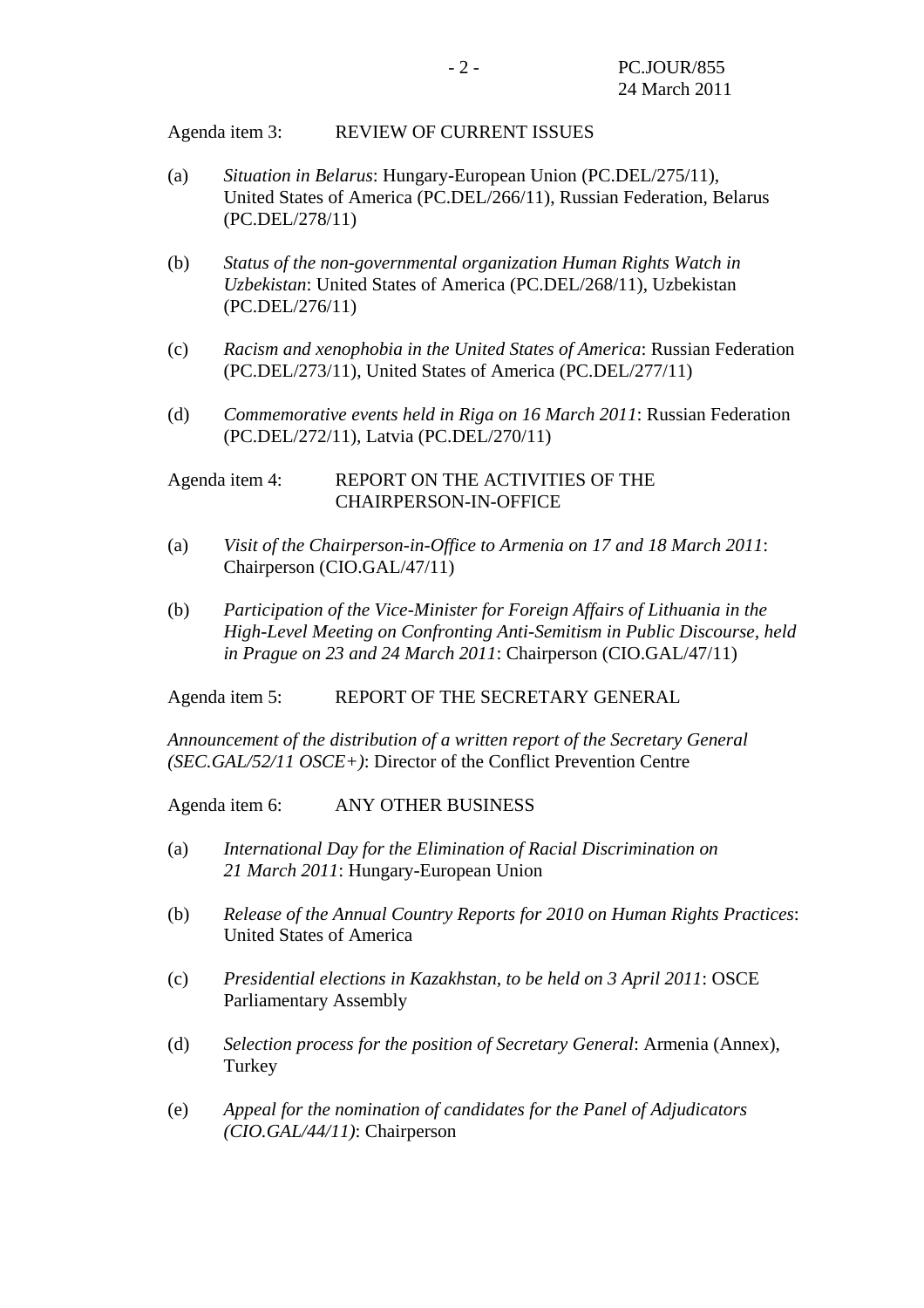(f) *Second Preparatory Meeting for the 19th OSCE Economic and Environmental Forum, focusing on the development of sustainable transport, to be held in Druskininkai, Lithuania, on 4 and 5 April 2011*: Chairperson

### 4. Next meeting:

Thursday, 31 March 2011, at 10 a.m., in the Neuer Saal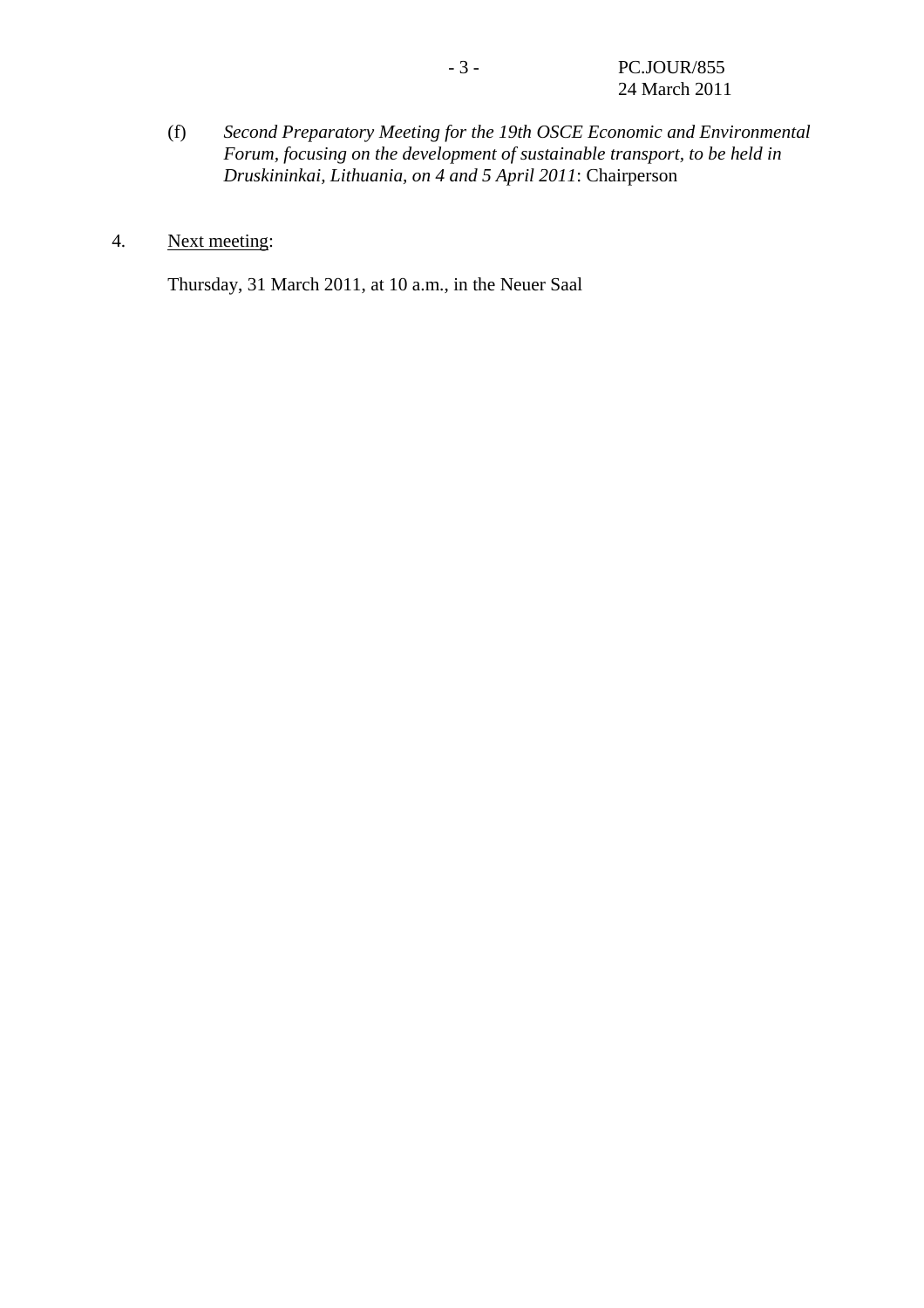

**Organization for Security and Co-operation in Europe** 24 March 2011 **Permanent Council Annex** 

PC.JOUR/855

**855th Plenary Meeting**  PC Journal No. 855, Agenda item 6(d)

### **STATEMENT BY THE DELEGATION OF ARMENIA**

Mr. Chairperson,

 In a spirit of transparency and in order to clarify once again the position of the Republic of Armenia regarding the ongoing selection process in respect of the future Secretary General of the OSCE, and also in order to avoid possible misunderstandings concerning this issue and at the same time to respond to requests by numerous delegations of OSCE participating States, we would like to state that the Republic of Armenia is not in a position to consider and will not support the Turkish candidate for the position of the Secretary General of the OSCE.

 I would like to ask you, Mr. Chairperson, to attach this statement to the journal of today's Permanent Council meeting.

Thank you, Mr. Chairperson.